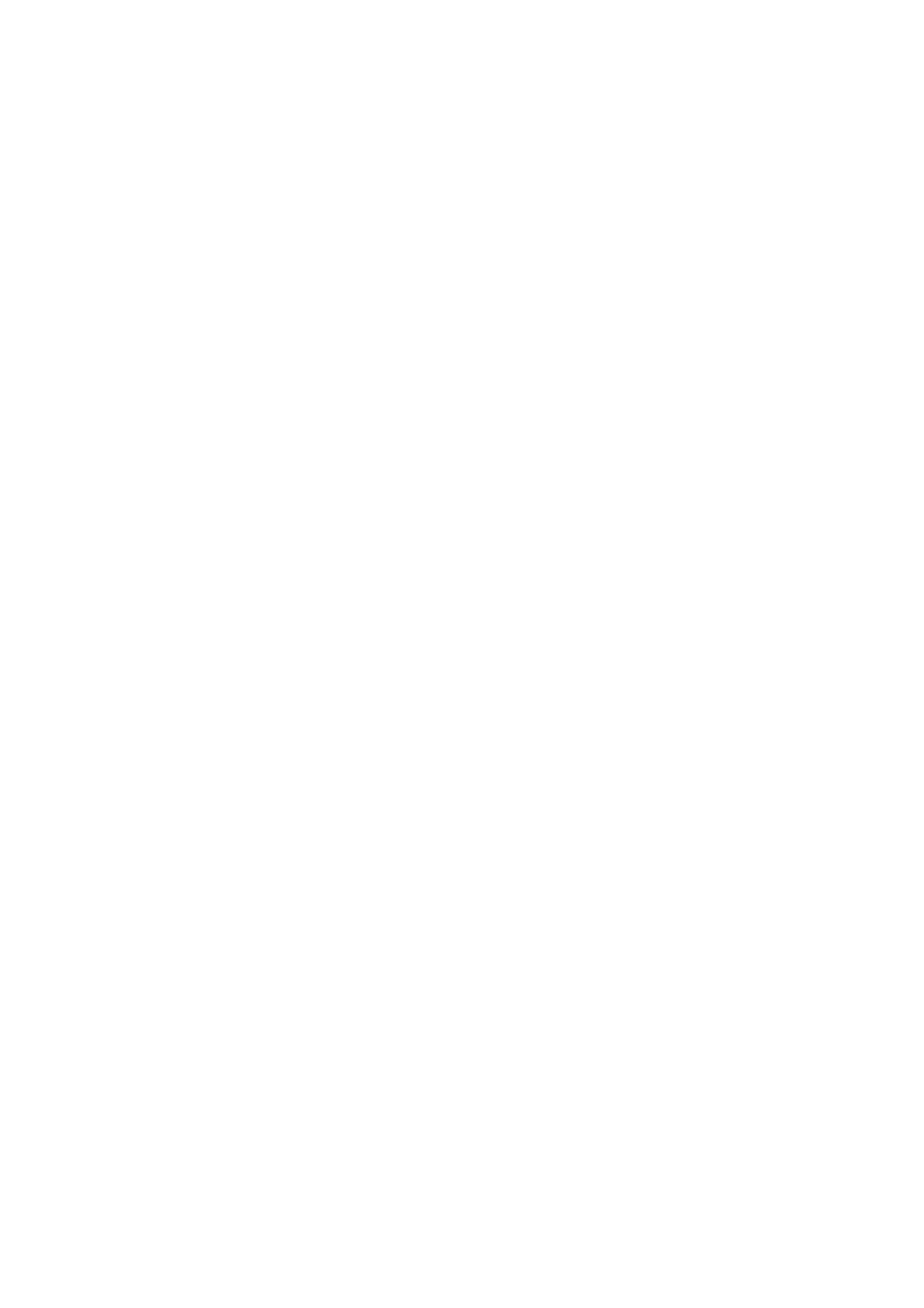# **1. Introduction**

### **1.1 The Public Interest Advocacy Centre**

The Public Interest Advocacy Centre (PIAC) is an independent, non-profit law and policy organisation that works for a fair, just and democratic society, empowering citizens, consumers and communities by taking strategic action on public interest issues.

PIAC identifies public interest issues and, where possible and appropriate, works co-operatively with other organisations to advocate for individuals and groups affected. PIAC seeks to:

- expose and redress unjust or unsafe practices, deficient laws or policies;
- promote accountable, transparent and responsive government;
- encourage, influence and inform public debate on issues affecting legal and democratic rights; and
- promote the development of law that reflects the public interest;
- develop and assist community organisations with a public interest focus to pursue the interests of the communities they represent;
- develop models to respond to unmet legal need; and
- maintain an effective and sustainable organisation.

Established in July 1982 as an initiative of the (then) Law Foundation of New South Wales, with support from the NSW Legal Aid Commission, PIAC was the first, and remains the only broadly based public interest legal centre in Australia. Financial support for PIAC comes primarily from the NSW Public Purpose Fund and the Commonwealth and State Community Legal Services Program. PIAC also receives funding from the Industry and Investment NSW for its work on energy and water, and from Allens Arthur Robinson for its Indigenous Justice Program. PIAC also generates income from project and case grants, seminars, consultancy fees, donations and recovery of costs in legal actions.

### **1.2 Energy + Water Consumers' Advocacy Program (EWCAP)**

This Program was established at PIAC as the Utilities Consumers' Advocacy Program in 1998 with NSW Government funding. The aim of the Program is to develop policy and advocate in the interests of low income and other residential consumers in the NSW energy and water markets. PIAC receives policy input to EWCAP from a community-based reference group the members of which include:

- Council of Social Service of NSW (NCOSS);
- Combined Pensioners and Superannuants Association of NSW (CPSA);
- Park and Village Service;
- Ethnic Communities Council NSW;
- rural and remote consumers;
- Institute of Sustainable Futures (ISF), University of Technology (UTS);
- Western Sydney Community Forum (WSCF); and
- National Seniors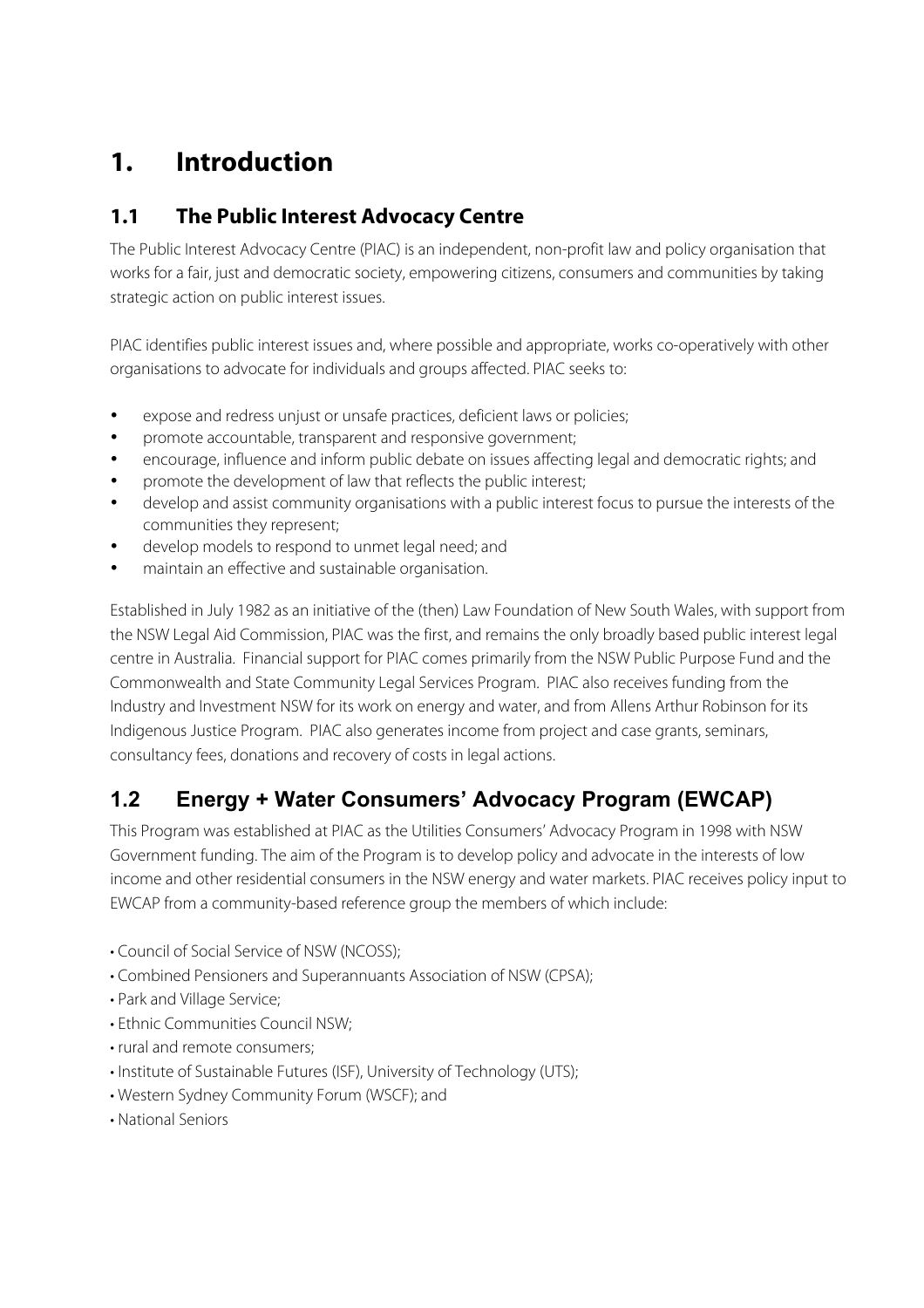# **2. The current review**

Under the proposed National Energy Customer Framework (NECF) the Australian Energy Regulator (AER) is required to publish a guideline on retail exemptions. PIAC welcomes the opportunity to comment on the Issues Paper: AER approach to retail exemptions. In writing this submission PIAC has taken the approach of answering a selection of questions posed in the Issues Paper. The questions answered represent the best opportunity for PIAC to advocate for equitable outcomes for energy consumers as the framework for regulating exempt suppliers develops.

# **3. Questions and Answers**

#### **Question 1. Do stakeholders agree with the AER's interpretation of what constitutes the sale of energy?**

PIAC does not agree with the AER's interpretation of what constitutes the sale of energy. The assumption outlined in the Issues Paper notes that:

The AER assumes that, where a charge for energy is absorbed into another charge, the energy portion of the charge would be covered under the applicable jurisdictional tenancy law and any other relevant legislation. 1

However, it is not always the case that jurisdictional tenancy law and other relevant legislation are positioned to protect the rights of consumers. In NSW for instance, lodgers and tenants of boarding houses are explicitly excluded from the *Residential Tenancies Act 2010.*<sup>2</sup> Unlike permanent residents of residential parks, there are no Customer Service Standards in place to oversee the supply of energy to residents of boarding houses and a tenant of a NSW boarding house cannot access the services of the NSW Consumer, Trader and Tenancy Tribunal to assist in solving a dispute with a landlord.

PIAC has three central concerns about negative outcomes for consumers that will stem from energy sales being invisible where they are blended into other activities. Firstly, there are no mechanisms in place to ensure tenants are charged at rates no higher than the standard tariff. Secondly, non-payment of these (unrestricted) charges can result not just in disconnection but eviction. Finally, a group of sellers who are involved in providing their customers' primary access to energy will be completely invisible to the AER and hence the supply of energy will not be subject to any conditions or obligations. PIAC is especially concerned where these consumers are otherwise vulnerable, as in the case of boarding house tenants. It is PIAC's recommendation that where a supplier provides a customer's primary supply of energy in permanent or semi permanent accommodation arrangements that this constitutes the sale of energy, regardless of billing itemisation.

 $\overline{a}$ 

<sup>&</sup>lt;sup>1</sup> Australian Energy Regulator, Issues paper: AER approach to retail exemptions (2010) [8]

<sup>&</sup>lt; http://www.aer.gov.au/content/index.phtml/itemId/737837> at 19 July 2010.

 $2$  Residential Tenancies Act 2010 (NSW) s 8 (1)(c).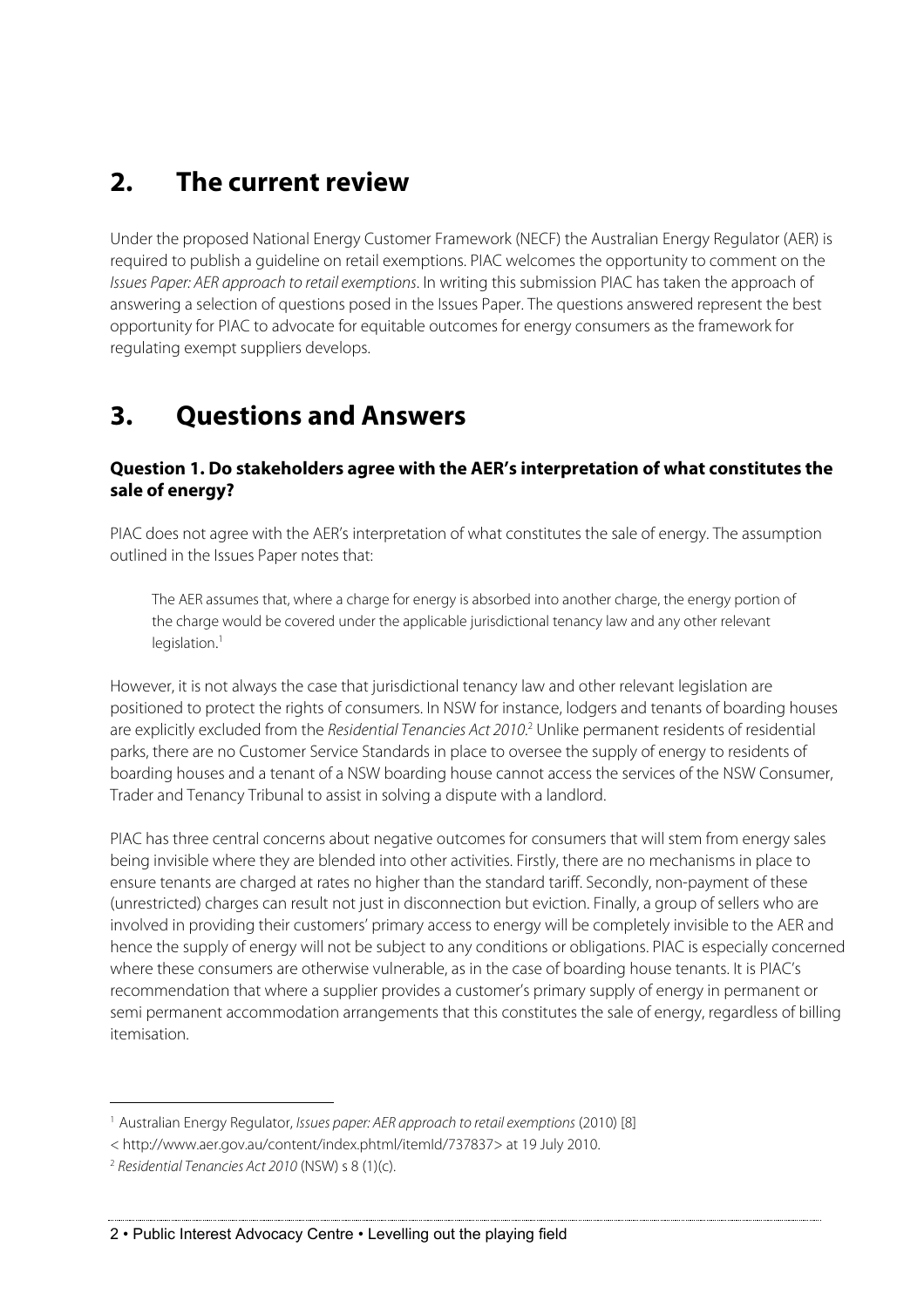#### **Question 3. Are there other particulars and information relating to exempt sellers that should be included in the public register?**

The AER has outlined that information regarding 'whether any premises have elected to purchase energy from a retailer of their choice<sup>3</sup> will be included on a 'public register of authorised retailers and exempt sellers'.4 To make an accurate assessment of customers' ability to exercise choice, PIAC believes the public register should also include information on whether the infrastructure at the site allows customers to purchase energy from other suppliers.

#### **Question 4. Is the apparent growth in onselling problematic, and if so, why?**

PIAC shares the AER's concerns that customers of onsellers will not have access to the same range of consumer protections that are available to customers of retailers. The growth of onselling is of concern to PIAC because the proposed framework for retail exemptions is not capable of producing equitable access to consumer protections, nor is it designed to facilitate a transparent energy market.

PIAC recommends that every effort should be made to offer exempt customers protections that mirror, as closely as possible, the protections offered to the customers of retailers<sup>5</sup>. It is problematic that exemptions as proposed will contribute to a multi-tiered energy market that includes customers of exempt sellers that are protected by certain conditions, customers of exempt sellers that are not protected by any conditions and customers of retailers who benefit from a full range of consumer protections.

The absence of a Retailer of Last Resort (RoLR) type of provision for customers of exempt sellers is an issue of concern. PIAC encourages the AER to investigate the development of a scheme that provides continuity of supply for customers of exempt sellers. PIAC is aware that the policy principles guiding the AER's regulatory role with regard to exempt sellers outline that, 'exempt customers should, as far as practicable, not be denied customer protections afforded to retail customers under this Law and the Rules' 6 . In determining the practicability of instigating RoLR-like provisions for customers of onsellers PIAC recommends that there is a significant need to give adequate weighting to the wellbeing of consumers.

For socially and economically disadvantaged consumers, the loss of electricity supply can start a chain of events that further ingrains disadvantage<sup>7</sup>. At the very least it prevents people from lighting their homes, cooking and storing food that requires refrigeration. Where an onseller is disconnected, their customers face all of the negative impacts of disconnection whether or not the customers' payments are up to date.

<sup>&</sup>lt;sup>3</sup> Australian Energy Regulator, Issues paper: AER approach to retail exemptions (2010) [12] <http://www.aer.gov.au/content/index.phtml/itemId/737837> at 19 July 2010.

 $4$  Ibid 11.

<sup>&</sup>lt;sup>5</sup> As set out in the Second Exposure Draft of the National Energy Customer Framework, Ministerial Council on Energy, National Energy Customer Framework: Second Exposure Draft (2009) <http://www.ret.gov.au/Documents/mce/emr/rpwg/default.html> at 2 August 2010.

<sup>6</sup> Ministerial Council on Energy, National Energy Retail Law: Second Exposure Draft 2009 (Cth) s 528 (1)(c) <http://www.ret.gov.au/Documents/mce/emr/rpwg/default.html> at 2 August 2010.

<sup>7</sup> Jessie Connell and Wesley Hill, 'Cut Off II: The Experience of Utility Disconnections', report prepared by Urbis for the Public Interest Advocacy Centre Ltd, Sydney NSW (2009) 29.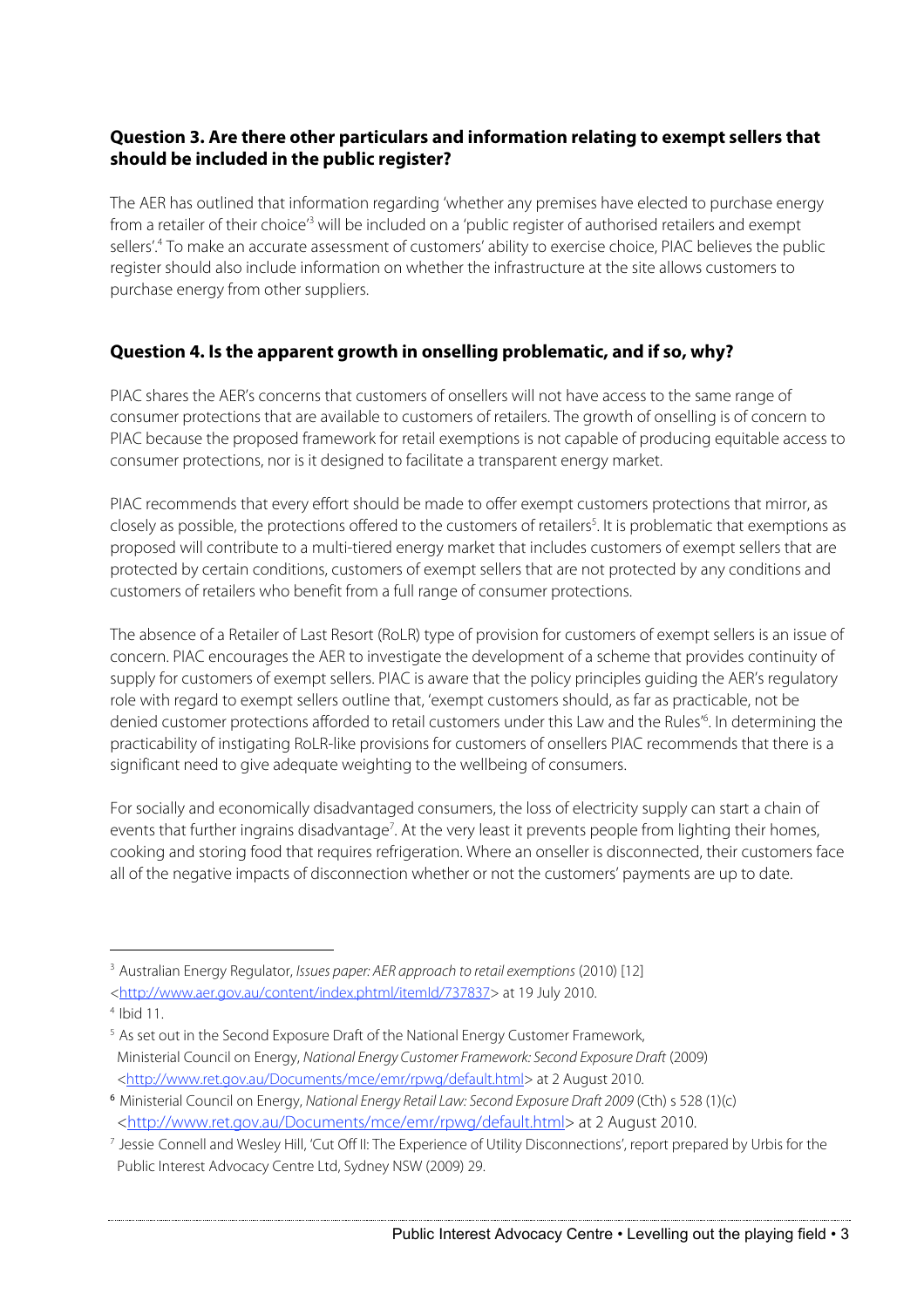PIAC is also concerned about how continuity of supply would be managed for customers who are in need of life support systems or other medical equipment powered by electricity purchased from an onseller. The Second Exposure Draft of the National Energy Retail Rules protects retail consumers who are using life support equipment from 'de-energisation'<sup>8</sup>. PIAC urges the AER to consider how consumer protections for customers of onsellers can be strengthened with the inclusion of RoLR-like provisions and regulated protection from disconnection for those relying on life support and medical equipment.

Purchasing electricity from onsellers inhibits customers from accessing the full range of customer assistance programs in NSW. Access to the NSW Government's Energy Accounts Payment Assistance Scheme (EAPA) is contingent on a consumer being able to produce an 'original bill.... issued by the retail supplier<sup>'9</sup>. The EAPA scheme is an important program that assists customers who are struggling to pay energy bills. In the current climate of rising energy prices it is vitally important that customers have equitable access to all assistance programs. PIAC acknowledges that the AER has no jurisdiction over the administrative rules of NSW Government assistance programs. We simply include this information to illustrate that onselling produces varied results for customers. As an advocate for low-income and other vulnerable consumers of energy, PIAC sees the development of an energy market that offers varying levels of customer assistance to be extremely problematic. Strategies to overcome these inconsistencies may include the development of an exempt seller billing system that is compatible with jurisdictional assistance programs and/or further consultation with State/Territory Governments to foster equitable access to jurisdictional assistance programs for customers of onsellers.

Finally, PIAC sees the growth of onselling as contributing to the development of a hidden energy market. PIAC advocates for a transparent energy market and contends that automatic deemed exemptions will lead to certain categories of suppliers being invisible in the National Energy Market. As such, there will be no way to gain an understanding of the significance of these suppliers in a national context. Similarly, scrutiny of their practices with regard to the supply of an essential service and the resulting outcomes for consumers will be impossible.

#### **Question 7. How important is it for customers in onselling situations to have access to choice of retailer?**

Within the context of the current National Energy Market, PIAC strongly supports a consumers' right to choose their energy supplier. Where infrastructure does not facilitate a consumer's ability to exercise that right, PIAC has concerns that onsellers wield an inordinate amount of power over access to an essential service. PIAC urges the AER to compel onsellers in non-competitive environments to gain registration. As has been outlined, regulation would allow the AER to provide 'more targeted regulatory oversight of their activities<sup>'10</sup>. PIAC believes this is an important step in encouraging exempt suppliers to act in accordance with their obligations. PIAC also urges the AER to investigate ways in which it can work with planning authorities to prevent the approval of redevelopments and new developments that have no infrastructure to facilitate individual metering.

<sup>&</sup>lt;sup>8</sup> Ministerial Council on Energy, *National Energy Retail Rules: Second Exposure Draft* (2009) s 702 (1)(d).

<sup>9</sup> NSW Government, Department of Energy, Utilities and Sustainability, Energy Accounts Payment Assistance: Guidelines for community welfare organisations (2005) [7].

<sup>&</sup>lt;sup>10</sup> Australian Energy Regulator, Issues paper: AER approach to retail exemptions (2010) [34] <http://www.aer.gov.au/content/index.phtml/itemId/737837> at 19 July 2010.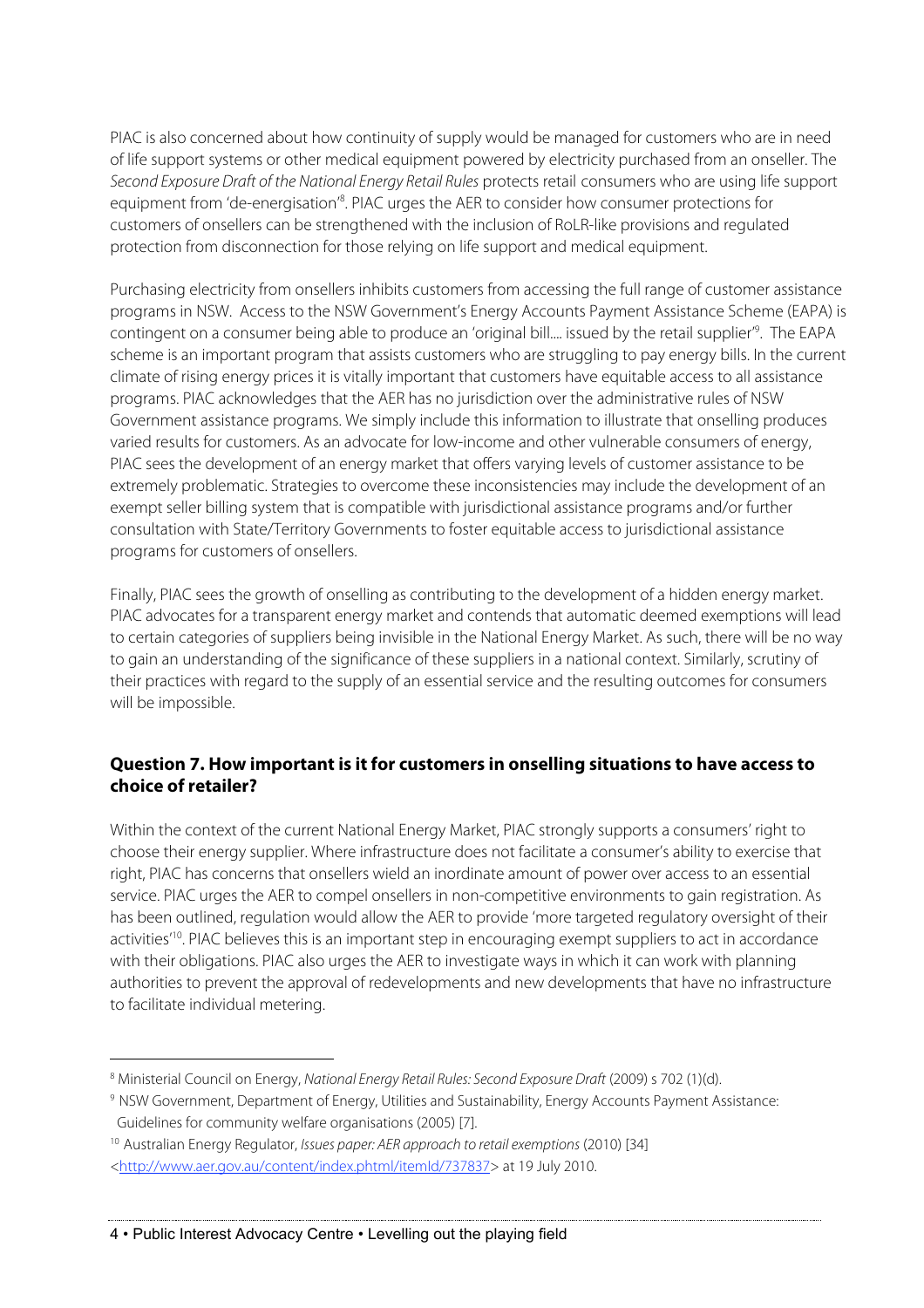#### **Question 8. Once network configuration/metering issues are addressed, are there any other impediments to exempt customers having access to choice of retailer for electricity?**

PIAC has concerns that onsellers who are also the landlord or the manager of the consumer's apartment building may only give the consumer information about energy supply that is in their interests— namely that purchase from the onseller at a particular site is presented as a fait accompli. PIAC therefore urges the AER to educate onsellers about their obligations not to hinder a customer's access to retail competition. PIAC similarly advocates for an environment in which customers' rights to access energy from a choice of supplier are widely promoted.

#### **Question 10. What core customer protections should exempt sellers be required to provide for their small customers?**

As outlined previously, PIAC advocates for a consistent approach to consumer protection, regardless of the category of the supplier. The AER has suggested that small-scale exempt sellers 'may not have the resources to provide customer protections such as hardship schemes' 11. PIAC urges the AER to commensurately consider that socially and economically disadvantaged customers may not have the resources to remain connected if they don't have access to a hardship program and/or payment plans.

#### **Question 11. Are the core protections proposed in the draft categories of deemed and registrable exemptions attached to this paper appropriate?**

Not withstanding PIAC's view that every effort should be made to offer exempt customers protections that mirror, as closely as possible, the protections offered to the customers of retailers<sup>12</sup>, we have some suggestions regarding the conditions listed below.

#### **Re: Condition 6 - Undercharging and Overcharging**

PIAC's policy position is that bills provided by retailers should be based on actual meter readings no less than once every six months. There is a legitimate concern that without established limits, customers will receive consecutive bills based on an underestimation of usage followed by a higher than anticipated bill, to offset the underestimations, once the meter has actually been read. In some cases, customers will experience difficulty paying these unexpectedly larger bills. PIAC calls upon the AER to reduce the timeframe for recovering undercharged amounts from twelve months to six months, thereby minimising the amount that can accrue as a result of undercharging. Therefore, part 1a of Condition 6 would be adjusted to read as follows:

 $11$  Ibid 19.

<sup>&</sup>lt;sup>12</sup> As set out in the Second Exposure Draft of the National Energy Customer Framework, Ministerial Council on Energy, National Energy Customer Framework: Second Exposure Draft (2009) <http://www.ret.gov.au/Documents/mce/emr/rpwg/default.html> at 2 August 2010.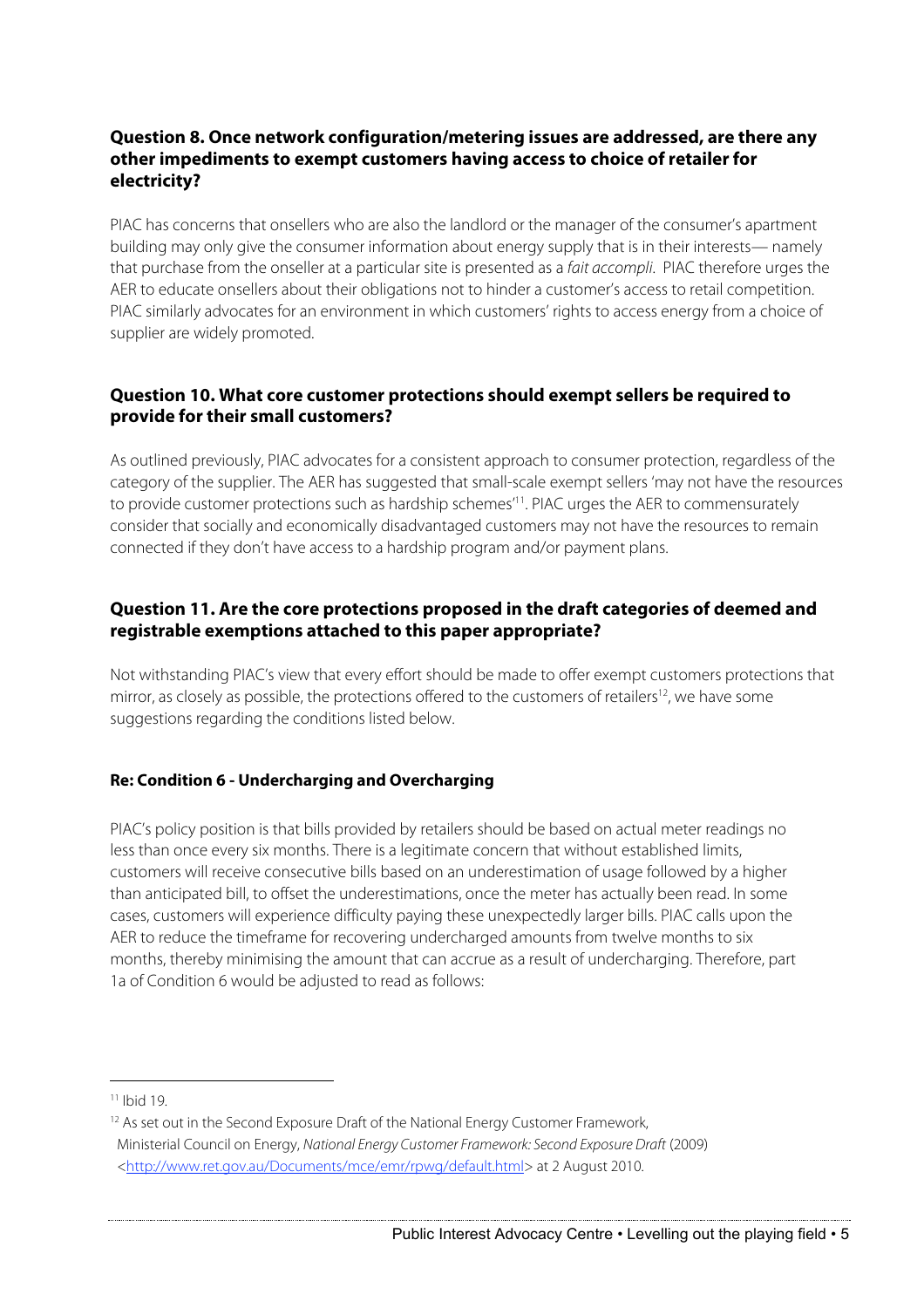limit the amount to be recovered to the amount undercharged in the 6 months before the date the exempt customer is notified of the undercharging, unless the amount was undercharged as a result of the exempt customer's fault or unlawful act or omission; and

#### **Re: Condition 8 - Payment difficulties and disconnection or cessation of supply**

PIAC urges the AER to stipulate in Condition 8 that customers of exempt suppliers should be offered two payment plans. While payment plans are referred to in Condition 8 there is no stipulation that they are to be offered. The Second Exposure Draft of the National Energy Retail Law compels retailers to offer 'hardship customers' or 'customers experiencing financial payment difficulties' payment plans<sup>13</sup>. Similarly, the offer of two payment plans forms the basis of the framework protecting hardship customers from disconnection under the Second Exposure Draft of the National Energy Retail Rules<sup>14</sup>. PIAC believes it is reasonable to provide exempt customers the same level of consumer protection in regard to payment plans.

#### **Re: Condition 10 Reconnection of Supply**

 $\overline{a}$ 

There is a need for the regulation of reconnection charges to be clarified and added to Condition 10. Condition 10, part c. seems to be at odds with earlier assertions that the passing on of 'an administration or similar fee[s]' was not a concept that was supported by the AER<sup>15</sup>. PIAC urges the AER to regulate the exclusion of reconnection charges for customers of exempt sellers.

#### **Question 12. Do stakeholders agree with the requirement for exempt sellers to notify the AER, and their customers, of the possibility of disconnection?**

PIAC believes that a requirement for exempt sellers to notify the AER, and their customers, of the possibility of disconnection does not go far enough to protect consumer interests. In the event that no other protections are offered, PIAC supports notification as proposed. PIAC's preferred position is for the AER to work on developing a RoLR-like framework that provides continuous supply to exempt customers.

#### **Question13. Are there any conditions which the AER could impose which might help to mitigate the risk of an exempt seller failing and leaving its customers without supply?**

As noted above, PIAC strongly advocates for a scheme that provides guaranteed continuous supply to customers in the event that the exempt seller fails. As an interim measure, PIAC proposes that exempt sellers be required to register with their retailer the existence of any customers in use of life support equipment at

<sup>13</sup> Ministerial Council on Energy, National Energy Retail Law: Second Exposure Draft 2009 (Cth) s 231 (1) <http://www.ret.gov.au/Documents/mce/emr/rpwg/default.html> at 2 August 2010.

<sup>&</sup>lt;sup>14</sup> Ministerial Council on Energy, National Energy Retail Rules: Second Exposure Draft 2009 (Cth) s 605 (2) <http://www.ret.gov.au/Documents/mce/emr/rpwg/default.html> at 2 August 2010.

<sup>&</sup>lt;sup>15</sup> Australian Energy Regulator, Issues paper: AER approach to retail exemptions (2010) [26]

<sup>&</sup>lt;http://www.aer.gov.au/content/index.phtml/itemId/737837> at 19 July 2010.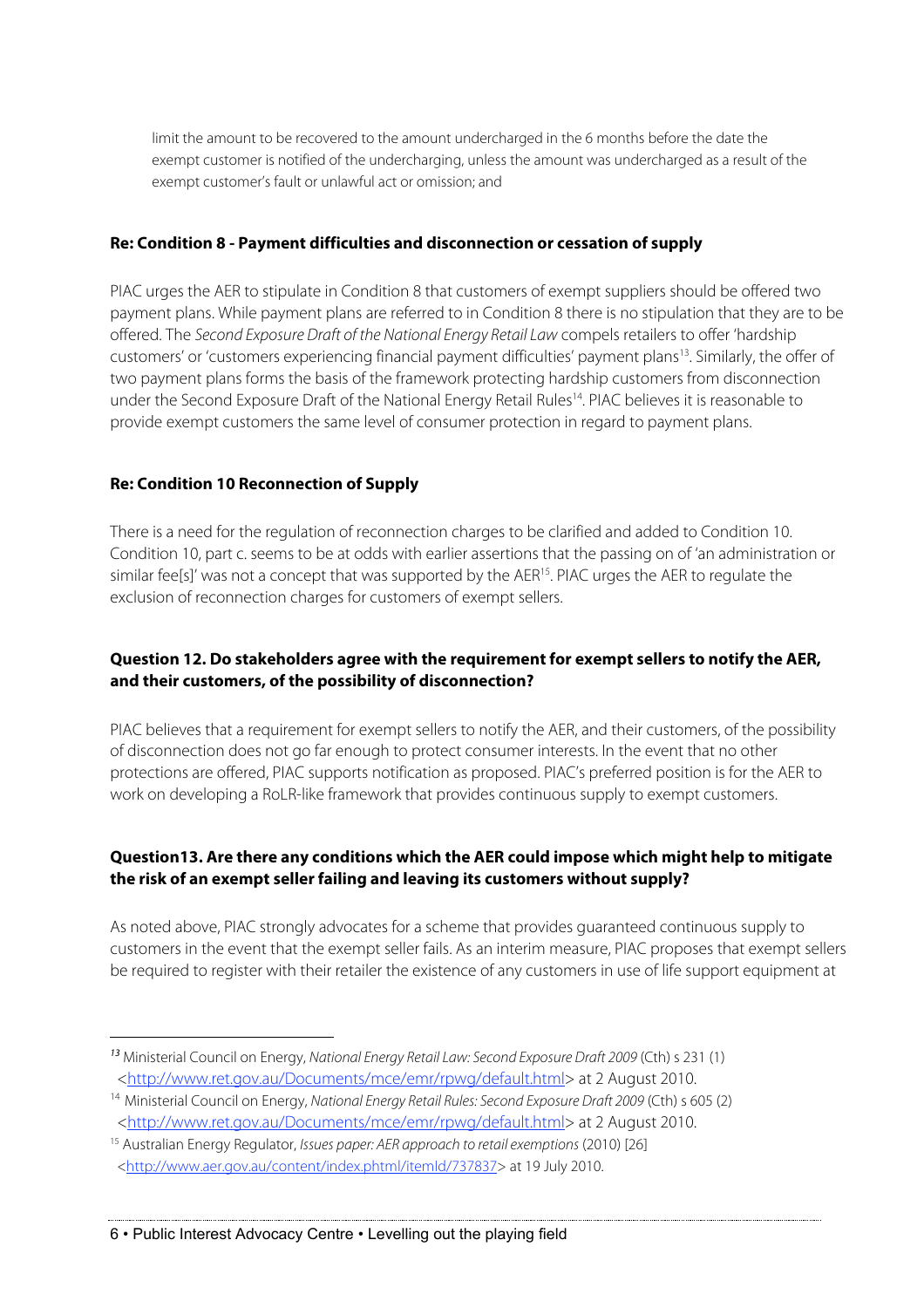properties supplied by the exempt seller. It should then be mandated that properties listed on this register be protected from disconnection.

#### **Question 14. To what extent can the protections found in hardship policies be applied to customers of exempt sellers operating under deemed and registrable exemptions?**

In NSW, the state government has developed a suite of consumer protections in recognition of energy as an essential service<sup>16</sup>. PIAC asserts that it is entirely warranted for all energy customers to be offered protections regardless of the whether an exempt supplier or a retailer is supplying them. It is therefore recommended that exempt sellers offer customer hardship policies that offer no less than the minimum requirements for a customer hardship policy as outlined in clause 226 of the Second Exposure Draft of the National Energy Retail Law17.

#### **Question 16. Should exempt sellers operating under an individual exemption be required to base their dispute resolution processes on Australian Standards AS ISO 10002-2006, as amended and updated from time to time?**

PIAC asserts that it is preferable that all exempt sellers are required to manage dispute resolution under a common set of respected standards.

#### **Question17. Should this requirement be extended to exempt sellers operating under a deemed or registrable class exemption, or to all exempt sellers selling more than a certain number of customers? Why or why not?**

Please refer to answer for Question 16.

#### **Question 18. What sort of tests should the AER use to determine whether the sale of energy is incidental to a business?**

PIAC requests that consumer rights and protections be given significant weight when the AER makes any determination on exempt sellers. Consumer rights and protections are especially important where an exempt seller is providing the primary source of energy to a consumer's home and not simply to common areas within a site.

<sup>&</sup>lt;sup>16</sup> NSW Government, Industry and Investment, 'Measures to assist household energy customers' (Media Release, 22 April 2010). <http://www.industry.nsw.gov.au/ data/assets/pdf file/0016/324340/measures-to-assist-householdenergy-customers.pdf> at 30 July 2010.

<sup>&</sup>lt;sup>17</sup> Ministerial Council on Energy, National Energy Retail Law: Second Exposure Draft 2009 (Cth) s 226 <http://www.ret.gov.au/Documents/mce/emr/rpwg/default.html> at 2 August 2010.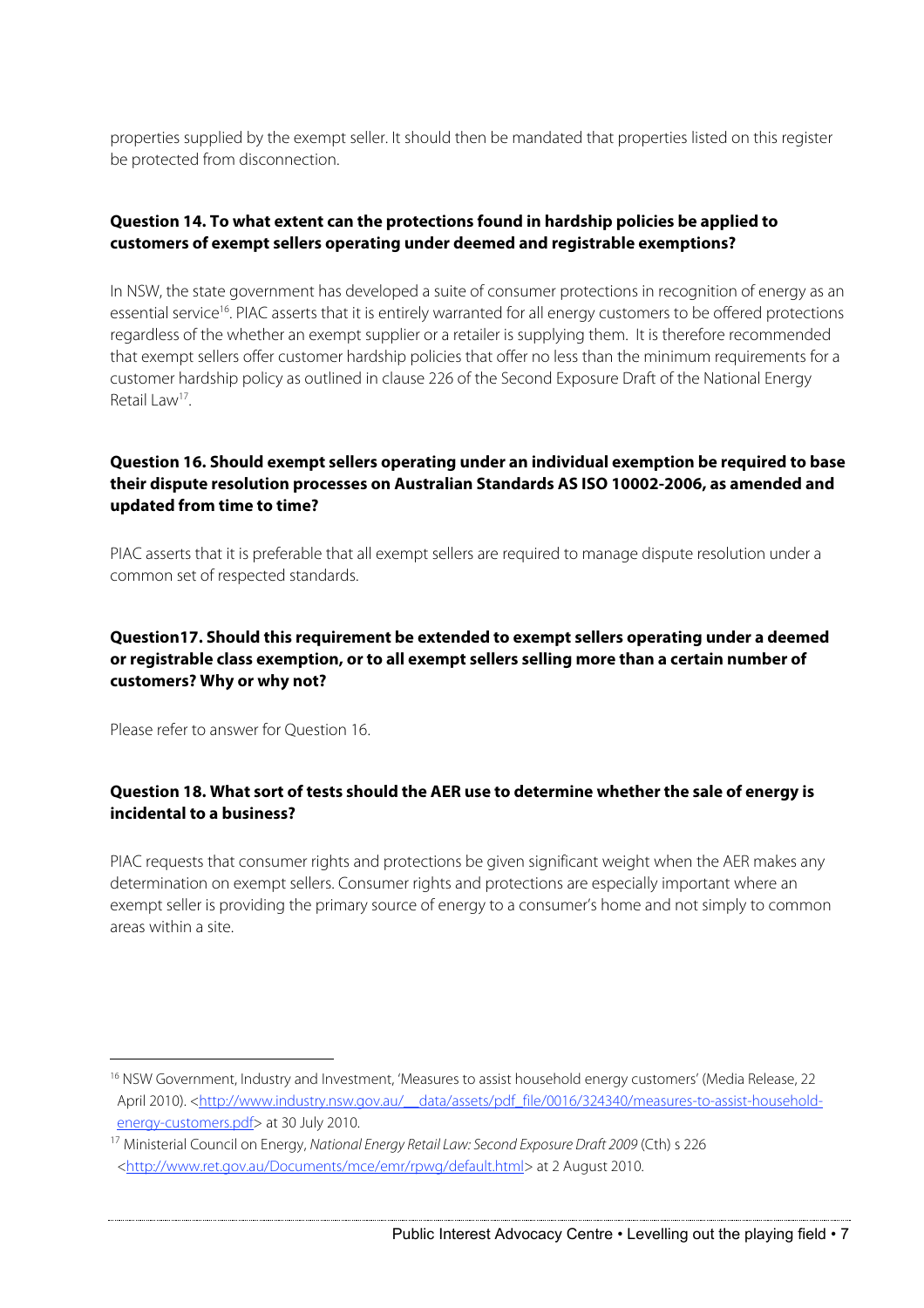#### **Question 21. How should the AER judge an exempt seller's profit intentions?**

PIAC agrees with the AER's decision not to support exempt sellers passing on administration or similar fees<sup>18</sup>. PIAC also supports mechanisms that cap prices at the standard offer tariff. However, it is PIAC's view that any savings an exempt supplier gains through the bulk purchase of energy or discounted contract rates should be passed on to their customers. There are instances where customers of exempt suppliers cannot access a competitive energy market because the site does not allow for individual metering, or meters lack meter identification numbers. As these customers are unable to access a competitive market through any other means any cost benefits should be passed on.

#### **Question 23. What additional information might the AER have regard to when considering the significance of the energy likely to be sold by an exempt seller?**

PIAC takes the view that information that discloses whether a customer has any access to a choice of retailer and whether that customer is wholly reliant on an exempt seller for their energy needs is relevant in determining the significance of the energy sold by an exempt seller.

#### **Question 27. Should the AER create a class of deemed exemption for persons engaged in the sale of unmetered energy where that is not prohibited by jurisdictional legislation? If yes, what conditions should be attached to that exemption? Should it be limited to existing dwellings and those that are currently in the planning stages?**

PIAC would welcome the AER's creation of a class of deemed exemption for the sale of unmetered energy where that is not prohibited by jurisdictional legislation. As noted throughout this submission, PIAC advocates for conditions that would, as closely as possible, mirror the protections offered to the customers of retailers.

#### **Question 28. Are there situations where it may be appropriate for the AER to grant an individual exemption to a new development that does not allow for individual electricity metering of dwellings?**

PIAC would not support an individual exemption for a new development that does not allow for individual metering of dwellings and access to the National Energy Market.

**Question 34: Are pricing protections necessary for off-grid customers? If so, what conditions could the AER impose on off-grid suppliers to limit energy prices?**

 $\overline{a}$ 

<sup>&</sup>lt;sup>18</sup> Australian Energy Regulator, Issues paper: AER approach to retail exemptions (2010) [26] <http://www.aer.gov.au/content/index.phtml/itemId/737837> at 19 July 2010.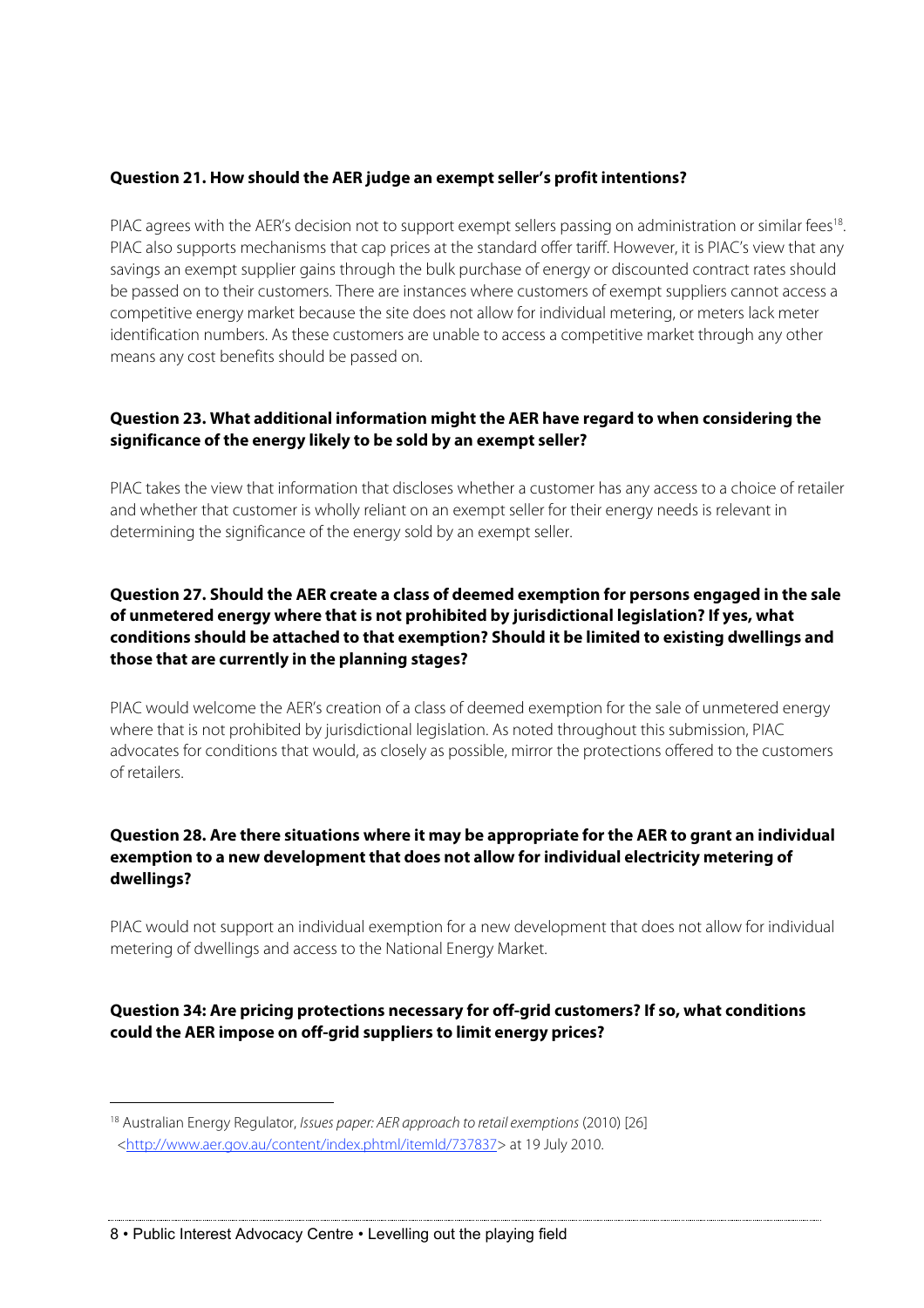PIAC takes the view that off-grid pricing should be capped at levels that reflect the cost of supply. This would provide a level of protection for consumers who have no access to a supplier of choice, while at the same time not prohibiting access to basic energy services where these services are more expensive to provide.

#### **Question 35. What other seller related factors might the AER consider in addition to those outlined in the Law?**

PIAC believes that consumer protections would be enhanced if exempt suppliers whose business activities also involve providing semi-permanent and permanent accommodation were made into a registrable class of exemption. PIAC sees this process as adding value because the AER plays a stronger regulatory role with this class of exemption. The structure attached to registrable exemptions includes facilities for the AER to monitor exempt suppliers and educate them on their obligations. In addition, registration will 'allow the AER to increase its knowledge of certain exempt selling activities<sup>'19</sup>. PIAC asserts that a stronger regulatory role is appropriate where exempt suppliers have control over a person's energy and housing. Similarly, registration enhances the AER's ability to gather data on exempt sellers that could be useful in strengthening future national energy market regulation frameworks.

#### **Question 38: Do stakeholders agree with the AER's registration threshold of 25 premises with a single site? Why or why not?**

PIAC contends that energy customers deserve an equitable level of support and protection regardless of the size of the establishment providing the energy and accommodation.

#### **Question 41. Do stakeholders support the AER providing a blanket exemption (the Class 2 deemed exemption) to cover situations where energy is passed through without a separate charge? Why or why not?**

PIAC does not support a blanket exemption where energy costs are passed through without a separate charge. Where an exempt supplier is providing minimal amounts of energy, as in the case of an apartment building's common areas, a blanket exemption seems appropriate. The lack of conditions attached makes Class 2 deemed exemptions an inappropriate framework to deal with exempt suppliers are also providing permanent and semi permanent accommodation to their customers.

#### **Question 42. Do stakeholders agree with the AER's proposal for this exemption to be issued without conditions?**

Please refer to answer of question 41.